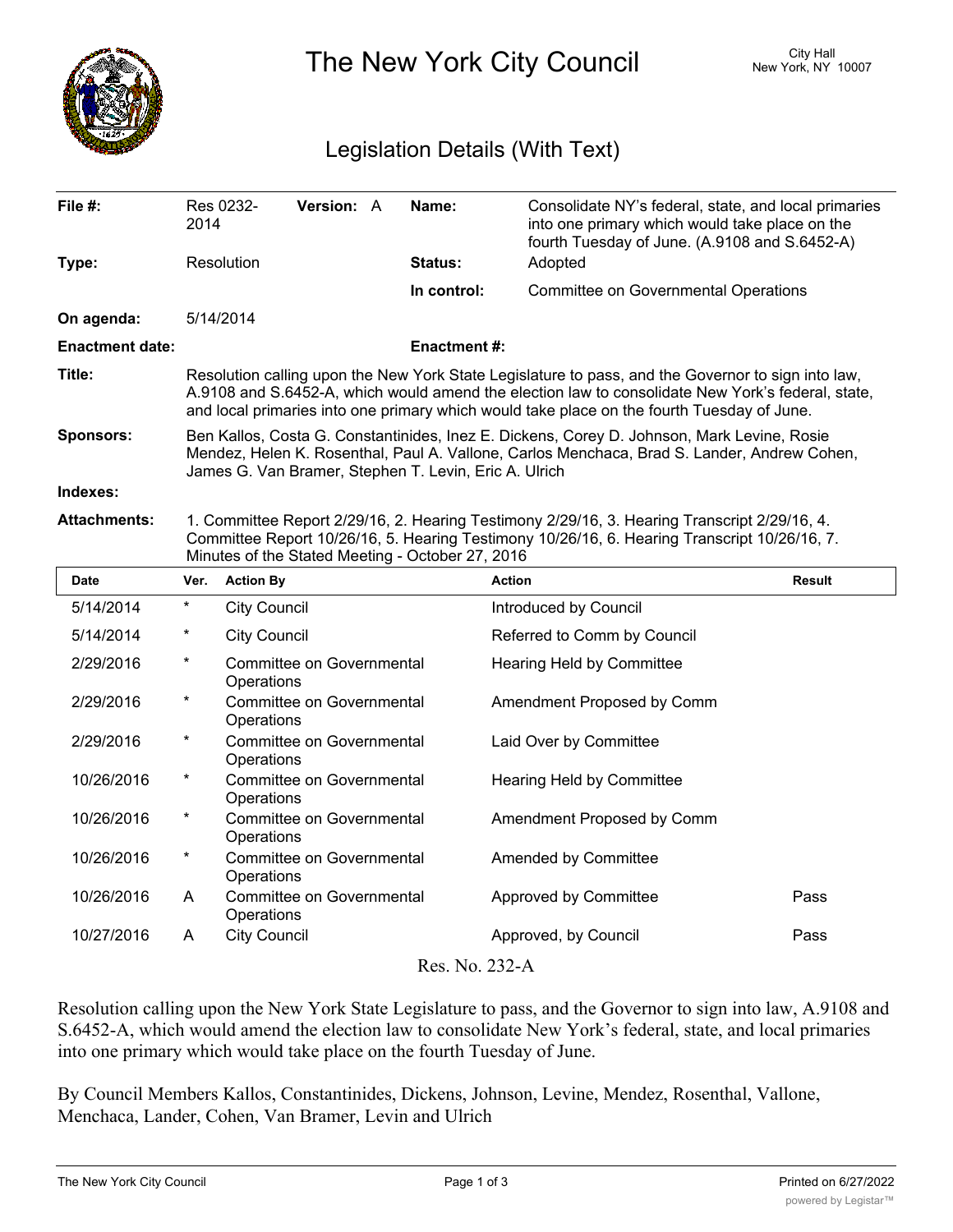## **File #:** Res 0232-2014, **Version:** A

Whereas, This year, the State of New York put voters through another unnecessary and expensive election year by having two non-presidential primaries: one for federal offices in June and another for state and local offices in September; and

Whereas, According to the New York Times, the cost of putting on each statewide election is approximately \$50 million; and

Whereas, In 2013, U.S. District Court Judge Gary Sharpe designated the fourth Tuesday in June as the date to hold congressional primaries in New York; and

Whereas, The reason for this designation was to ensure that the State was compliant with the Military and Overseas Voter Empowerment Act, a 2009 federal law which requires election authorities to ensure that Americans abroad get absentee ballots with enough time to vote and mail them back for an election; and

Whereas, Although Judge Sharpe's decision only applies to federal elections, military personnel should receive the same consideration for state and local elections, and taxpayer money should not be wasted on staging two separate primaries when a single primary could be held instead; and

Whereas, Voter turnout in the State of New York, and especially in the City of New York, is already very low; and

Whereas, Asking voters to go to the polls for two primaries months apart is both confusing and further depresses turnout; and

Whereas, A.9108, introduced by Assembly Member Michael Cusick, would create a consolidated primary on the fourth Tuesday of June and was passed overwhelmingly by the New York State Assembly; and

Whereas, S.6452-A, introduced by State Senate Minority Leader Andrea Stewart-Cousins, which is the accompanying bill in the New York State Senate, has yet to be voted upon; now, therefore, be it

Resolved, That the Council of the City of New York calls upon the New York State Legislature to pass, and the Governor to sign into law, A.9108 and S.6452-A, which would amend the election law to consolidate New York's federal, state, and local primaries into one primary which would take place on the fourth Tuesday